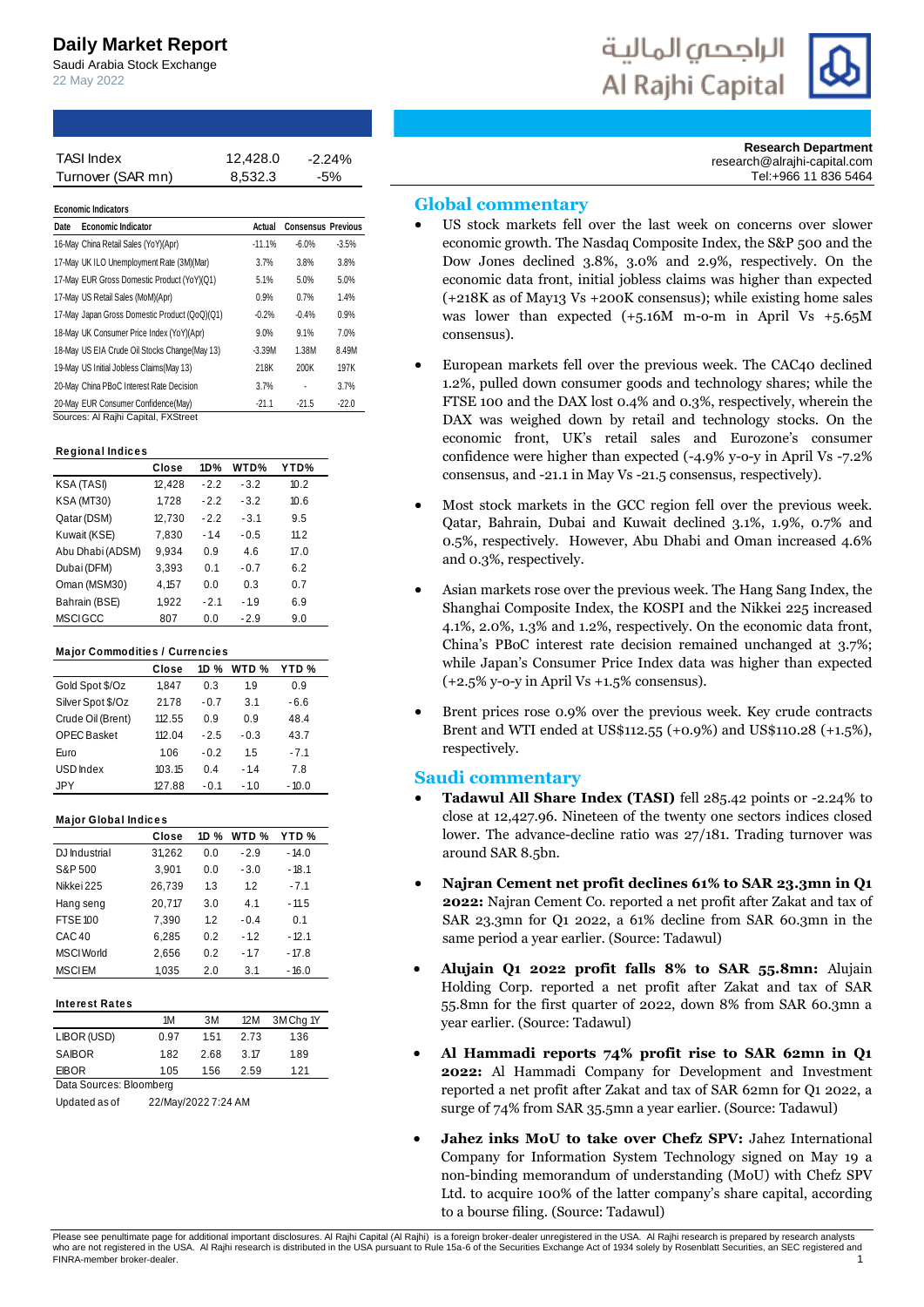## **Summary of our Coverage**

|                               | Mcap      | Last  |           |            |                    | <b>ADTV</b> |           | P/E(x)    |           |           | EV/EBITDA (x) |           |
|-------------------------------|-----------|-------|-----------|------------|--------------------|-------------|-----------|-----------|-----------|-----------|---------------|-----------|
| (SAR)                         | (SARmn)   | Price | ТP        | Upside (%) | Ratings            | (SARmn)     | 2021A     | 2022E     | 2023E     | 2021A     | 2022E         | 2023E     |
| <b>Materials</b>              |           |       |           |            |                    |             |           |           |           |           |               |           |
| <b>SABIC</b>                  | 358,200   | 119   | 135       | 13.07      | Overweight         | 429.1       | 15.1x     | 13.9x     | 17.4x     | 7.0x      | 7.0x          | 7.9x      |
| Sipchem                       | 36,960    | 50    | 55        | 9.13       | Overweight         | 191.9       | 8.6x      | 8.0x      | 10.2x     | 3.3x      | 6.3x          | 7.8x      |
| <b>SABIC Agri-Nutrients</b>   | 72,453    | 152   | 200       | 31.41      | Neutral            | 337.3       | 16.1x     | 9.8x      | 10.7x     | 4.7x      | 6.9x          | 7.6x      |
| Yansab                        | 30,600    | 54    | 75        | 37.87      | Neutral            | 101.6       | 25.2x     | 18.8x     | 16.2x     | 10.9x     | 8.9x          | 8.0x      |
| <b>APCC</b>                   | 16,120    | 62    | 75        | 20.97      | Overweight         | 33.4        | 18.9x     | 18.2x     | 16.8x     | 12.8x     | 14.4x         | 13.7x     |
| Arabian Cement                | 3,850     | 39    | 40        | 3.90       | Neutral            | 13.4        | 23.4x     | 15.7x     | 13.5x     | 11.1x     | 9.2x          | 8.4x      |
| Yamama Cement                 | 6,075     | 30    | 28        |            | (6.67) Underweight | 23.0        | 32.8x     | 32.8x     | 25.9x     | 41.8x     | 19.2x         | 15.9x     |
| Saudi Cement                  | 8,415     | 55    | 55        | 0.00       | Underweight        | 24.6        | 25.3x     | 17.9x     | 15.1x     | 17.0x     | 12.1x         | 10.9x     |
| Qassim Cement                 | 7,191     | 80    | 85        | 6.38       | Neutral            | 9.0         | 23.1x     | 23.2x     | 18.0x     | 19.4x     | 16.9x         | 13.4x     |
| Yanbu Cement                  | 6,316     | 40    | 37        | (7.73)     | Neutral            | 10.3        | 35.7x     | <b>NM</b> | 34.9x     | 17.3x     | 19.9x         | 17.2x     |
| Southern Cement               | 8,638     | 62    | 63        | 2.11       | Neutral            | 7.7         | 21.8x     | 32.1x     | 27.9x     | 17.2x     | 17.8x         | 16.7x     |
| Najran Cement                 | 2,842     | 17    | 19        | 13.64      | Neutral            | 19.2        | 18.5x     | 15.2x     | 11.1x     | 12.8x     | 11.1x         | 8.9x      |
| Riyadh Cement Co.             | 3,924     | 33    | 40        | 22.32      | Overweight         | 1.9         | 18.7x     | 15.0x     | 12.1x     | <b>NA</b> | 10.2x         | 8.8x      |
|                               |           |       |           |            |                    |             |           |           |           |           |               |           |
| Telecom                       |           |       |           |            |                    |             |           |           |           |           |               |           |
| <b>STC</b>                    | 210,000   | 105   | 120       | 14.29      | Neutral            | 326.5       | 19.9x     | 17.5x     | 16.9x     | 9.1x      | 8.7x          | 8.4x      |
| Mobily                        | 28,837    | 37    | 36        | (3.87)     | Neutral            | 104.0       | 22.4x     | 20.8x     | 17.6x     | 6.2x      | 6.6x          | 6.3x      |
| Zain                          | 11,773    | 13    | 12        | (8.40)     | Neutral            | 72.6        | <b>NM</b> | <b>NM</b> | <b>NM</b> | 5.4x      | 5.8x          | 5.6x      |
| <b>Food &amp; Agriculture</b> |           |       |           |            |                    |             |           |           |           |           |               |           |
| Almarai                       | 52,100    | 52    | 50        | (4.03)     | Neutral            | 37.3        | 30.8x     | 26.2x     | 19.6x     | 17.1x     | 14.2x         | 12.1x     |
| Savola                        | 19,544    | 37    | 35        | (4.37)     | Neutral            | 36.0        | <b>NM</b> | <b>NM</b> | 49.4x     | 16.2x     | 16.4x         | 15.7x     |
| Herfy                         | 3,169     | 49    | 58        |            | 18.37 Underweight  | 13.1        | 25.1x     | 21.1x     | 19.5x     | 12.7x     | 11.5x         | 11.5x     |
| Catering                      | 7,077     | 86    | <b>UR</b> | <b>NM</b>  | Neutral            | 26.3        | <b>NM</b> | 24.2x     | 24.0x     | 30.5x     | 9.4x          | 9.2x      |
| Sadafco                       | 5,454     | 168   | 175       | 4.29       | Neutral            | 3.7         | 20.3x     | 23.7x     | 18.9x     | 13.5x     | 14.6x         | 12.2x     |
| Tanmiah food                  | 1,464     | 73    | 84        | 14.75      | Neutral            | 16.5        | <b>NM</b> | 19.6x     | 13.8x     | NA        | 7.8x          | 5.9x      |
| Retail                        |           |       |           |            |                    |             |           |           |           |           |               |           |
| Jarir                         | 21,096    | 176   | 198       | 12.63      | Neutral            | 32.2        | 23.8x     | 18.2x     | 16.6x     | 17.7x     | 15.7x         | 14.4x     |
| Alhokair                      | 2,843     | 14    | 19        | 40.32      | Neutral            | 15.2        | <b>NM</b> | <b>NM</b> | <b>NM</b> | <b>NM</b> | <b>NM</b>     | 27.5x     |
| Alothaim                      | 10,170    | 113   | 110       | (2.65)     | Neutral            | 14.9        | 32.5x     | 27.7x     | 25.4x     | 18.5x     | 12.9x         | 12.5x     |
| Extra                         | 7,140     | 119   | 150       | 26.05      | Overweight         | 29.3        | 20.5x     | 18.0x     | 17.1x     | 9.8x      | 14.4x         | 13.1x     |
| BinDawood                     | 10,641    | 93    | 113       | 21.37      | Neutral            | 17.5        | 45.6x     | 23.3x     | 17.8x     | 22.9x     | 13.1x         | 11.5x     |
|                               |           |       |           |            |                    |             |           |           |           |           |               |           |
| Healthcare                    |           |       |           |            |                    |             |           |           |           |           |               |           |
| Dallah                        | 10,350    | 115   | 95        | (17.39)    | Neutral            | 26.5        | 26.1x     | 36.0x     | 30.8x     | 13.0x     | 25.5x         | 22.4x     |
| Mouwasat                      | 22,040    | 220   | 222       | 0.73       | Neutral            | 25.6        | 30.1x     | 35.4x     | 29.7x     | 18.5x     | 26.3x         | 22.8x     |
| <b>NMCC</b>                   | 3,113     | 69    | 78        | 12.39      | Neutral            | 32.8        | 20.6x     | 23.8x     | 21.4x     | 10.3x     | 14.3x         | 13.1x     |
| Al Hammadi                    | 5,760     | 48    | 44        | (8.33)     | Neutral            | 15.9        | NM        | 45.8x     | 44.0x     | 16.0x     | 22.7x         | 21.4x     |
| Sulaiman Al Habib             | 75,950    | 217   | 217       | 0.00       | Neutral            | 48.2        | 41.0x     | 49.5x     | 47.5x     | 21.7x     | 37.2x         | 33.8x     |
| Other                         |           |       |           |            |                    |             |           |           |           |           |               |           |
| Bupa Arabia                   | 19,320    | 161   | 155       | (3.73)     | Neutral            | 18.6        | 25.1x     | 23.7x     | 19.3x     | <b>NM</b> | <b>NM</b>     | <b>NM</b> |
| Tawuniya                      | 7,538     | 60    | 85        | 40.96      | Neutral            | 22.4        | 36.3x     | 26.0x     | 15.8x     | <b>NM</b> | <b>NM</b>     | NM        |
| Saudi Ceramic                 | 3,772     | 47    | 50        | 6.04       | Neutral            | 18.2        | 18.9x     | 20.4x     | 16.7x     | 9.5x      | 13.6x         | 12.2x     |
| Leejam Sports                 | 5,045     | 96    | 125       | 29.80      | Neutral            | 40.1        | 27.7x     | 22.0x     | 20.4x     | 11.1x     | 11.9x         | 11.1x     |
| Saudi Aramco                  | 8,745,000 | 40    | 42        | 5.66       | Neutral            | 604.6       | 16.5x     | 14.4x     | 16.3x     | 8.6x      | 7.6x          | 8.4x      |
| Aldrees Petroleum             | 5,588     | 75    | 90        | 20.81      | Overweight         | 20.4        | 28.3x     | 17.8x     | 14.1x     | 9.7x      | 10.0x         | 8.9x      |
| <b>SISCO</b>                  | 1,958     | 24    | 37        | 54.17      | Overweight         | 24.0        | 43.2x     | 21.6x     | 18.2x     | 8.1x      | 5.0x          | 4.6x      |
| Bawan Company                 | 2,100     | 35    | 35        | 0.00       | Neutral            | 26.2        | 12.3x     | 14.2x     | 12.5x     | 8.5x      | 11.2x         | 10.2x     |
| Al Yamamah Steel Ind.         | 1,877     | 37    | 46        | 24.49      | Neutral            | 13.9        | 10.6x     | 10.8x     | 12.8x     | 6.5x      | 7.6x          | 8.7x      |
| Al Moammar Information        | 2,945     | 118   | 182       | 54.50      | Overweight         | 12.5        | NM        | 19.1x     | 28.6x     | 28.1x     | 18.2x         | 26.0x     |
| Solutions                     | 26,688    | 222   | 260       | 16.91      | Overweight         | 56.4        | 27.1x     | 25.3x     | 21.6x     | <b>NA</b> | 17.9x         | 15.2x     |
| Jahez International Co.       | 11,014    | 1050  | 1100      | 4.78       | Neutral            | 5.3         | NM        | ΝM        | 40.3x     | NA        | ΝM            | 38.7x     |
|                               |           |       |           |            |                    |             |           |           |           |           |               |           |

Source: Bloomberg, AlRajhi capital. Fawaz Al Hokair and Sadafco fiscal ending is March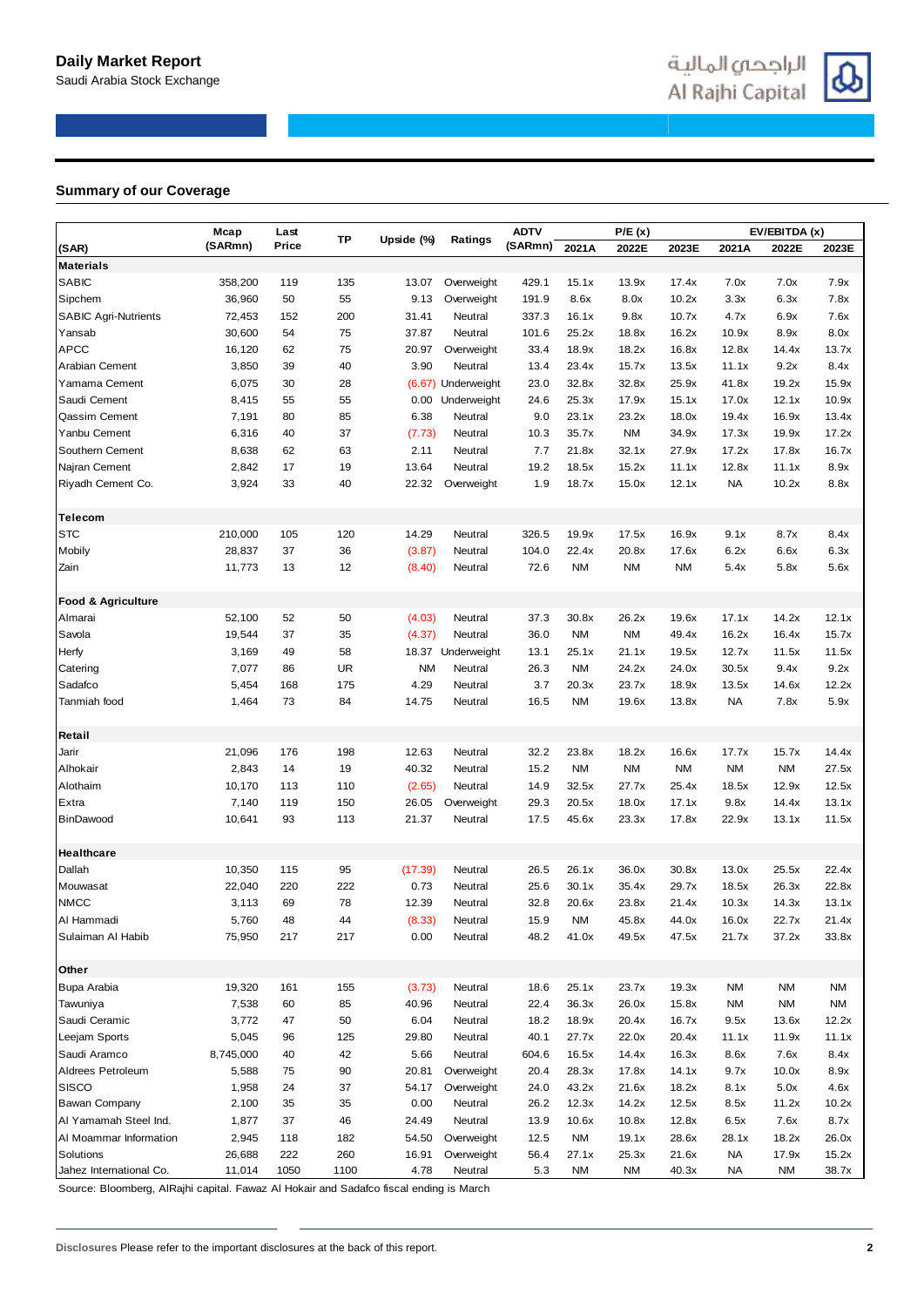

## **Performance of Regional markets**

| Country             | Last   |        | Index Change (%) |      | **MCap  | ^FF MCap | Volume | Turnover | P/E(x) | P/B(x)  | Div Yld |
|---------------------|--------|--------|------------------|------|---------|----------|--------|----------|--------|---------|---------|
|                     | Close  | 1D     | 1M               | YTD  | US\$ bn | US\$ bn  | mn shr | US\$ mn  | 12M    | Current | 12M(%)  |
| Saudi Arabia*       | 12.428 | $-2.2$ | $-9.5$           | 10.2 | 3.167   | 595      | 191    | 2.275    | 22.7   | 2.6     | 2.2     |
| Saudi Arabia (MT30) | 1.728  | $-2.2$ | $-10.9$          | 10.6 | 2.972   | 495      | 113    | 1.396    | 15.8   | 1.8     | 3.4     |
| Qatar               | 12.730 | $-2.2$ | $-6.3$           | 9.5  | 197     | 101      | 57     | 166      | 13.8   | 1.2     | 3.0     |
| Dubai               | 3.393  | 0.1    | $-8.8$           | 6.2  | 115     | 45       | 57     | 51       | 13.8   | 1.2     | 3.0     |
| Abu Dhabi           | 9,934  | 0.9    | $-1.5$           | 17.0 | 533     | 175      | 186    | 385      | 20.7   | 2.8     | 2.0     |
| Kuw ait (All Share) | 7.830  | $-1.4$ | $-6.3$           | 11.2 | 152     | 87       | 242    | 262      | 10.6   | 1.8     | 2.7     |
| Oman                | 4.157  | 0.0    | 0.0              | 0.7  | 20      | 10       | 30     | 55       | 11.9   | 0.9     | 4.9     |
| Bahrain             | 1.922  | $-2.1$ | $-6.5$           | 6.9  | 31      | 89       |        |          | 7.3    | 0.9     | 5.8     |

Data Sources: Al Rajhi Capital, Bloomberg; Note: P/E & Div Yield LTM basis; \*The TTM PE ratio for TASI has been revised after adjusting zakat expenses for banking stocks; ^Free Float Market Capitalization; \*\*Respective Stock Exchange.

## **Performance of FTSE Emerging Index**

|                       | Last    |        | Index Change (%) |            | <b>MCap</b> | ^FF MCap | Volume | Turnover | P/E(x)    | P/B(x)  | Div Yld |
|-----------------------|---------|--------|------------------|------------|-------------|----------|--------|----------|-----------|---------|---------|
| Country               | Close   | 1D     | 1M               | <b>YTD</b> | US\$ bn     | US\$ bn  | mn shr | US\$ mn  | 12M       | Current | 12M (%) |
| <b>Brazil</b>         | 108,488 | 1.4    | 0.6              | 3.5        | 722         | 445      | 1,287  | 4,551    | 6.0       | 1.6     | 8.8     |
| <b>Czech Republic</b> | 1,344   | 0.0    | 0.8              | $-5.8$     | 54          | 23       | 3      | 51       | 10.4      | 1.2     | 6.0     |
| Greece                | 860     | 1.0    | $-6.8$           | $-3.7$     | 59          | 31       | 29     | 85       | <b>NA</b> | 0.7     | 2.6     |
| Hungary               | 41.779  | 0.7    | $-3.9$           | $-17.6$    | 20          | 14       | 3      | 42       | 5.9       | 0.9     | 3.5     |
| Malaysia              | 1,549   | 0.0    | $-3.2$           | $-1.2$     | 236         | 70       | 181    | 213      | 15.7      | 1.5     | 4.4     |
| Mexico                | 51,518  | 0.4    | 0.2              | $-3.3$     | 328         | 198      | 203    | 462      | 14.7      | 2.0     | 2.9     |
| South Africa          | 67,575  | $-1.0$ | $-6.7$           | $-8.3$     | 1,078       | 763      | 257    | 1.684    | 10.0      | 1.7     | 4.5     |
| Taiw an               | 16,145  | 0.8    | $-2.7$           | $-11.4$    | 1,684       | 1,231    | 2,861  | 6,410    | 11.7      | 2.0     | 3.0     |
| Thailand              | 1,623   | 1.1    | $-2.7$           | $-2.1$     | 559         | 256      | 5,110  | 1,714    | 17.6      | 1.2     | 2.7     |
| Turkey                | 2,372   | $-0.9$ | $-2.4$           | 27.7       | 121         | 40       | 3,084  | 2,224    | 5.8       | 1.3     | 3.6     |
| Chile                 | 4,983   | 0.0    | 4.3              | 15.7       | 106         | 46       | 2,865  | 246      | 6.9       | 1.1     | 8.7     |
| China                 | 4,078   | 2.0    | 1.5              | $-17.5$    | 5,960       | 2,247    | 14,707 | 39.685   | 15.4      | 1.8     | 1.9     |
| Colombia              | 1,459   | 3.4    | $-6.6$           | 3.4        | 79          | 30       | 18     | 32       | 7.9       | 1.1     | 5.2     |
| Egypt                 | 1,156   | $-0.3$ | $-4.3$           | $-9.7$     | 15          | 9        | 66     | 16       | 2.1       | 1.2     | 3.9     |
| India                 | 16,266  | 2.9    | $-4.9$           | $-6.3$     | 1,656       | 817      | 252    | 2,929    | 21.0      | 3.1     | 1.3     |
| Indonesia             | 6.918   | 1.4    | $-4.3$           | 5.1        | 622         | 205      | 19,239 | 1,006    | 16.4      | 2.1     | 2.3     |
| Kuw ait               | 7,830   | $-1.4$ | $-6.3$           | 11.2       | 152         | 87       | 242    | 262      | 10.6      | 1.8     | 2.7     |
| Pakistan              | 43,101  | 0.3    | $-4.7$           | $-3.4$     | 28          | 11       | 85     | 14       | 4.4       | 0.7     | 8.3     |
| Peru                  | 1,255   | 0.9    | $-5.0$           | 5.4        | 61          | 14       | 1      | 52       | 11.9      | 1.6     | 4.0     |
| Philippines           | 6,746   | 1.3    | 0.2              | $-5.3$     | 180         | 71       | 167    | 97       | 19.4      | 1.7     | 1.9     |
| Qatar                 | 12,730  | $-2.2$ | $-6.3$           | 9.5        | 197         | 101      | 113    | 166      | 15.8      | 1.8     | 3.4     |
| Russia                | 1,240   | $-0.5$ | 14.6             | $-22.3$    | 589         | 288      | 21,539 | 491      | 4.8       | 0.9     | 9.3     |
| <b>UAE</b>            | 9,934   | 0.9    | $-1.5$           | 17.0       | 533         | 175      | 186    | 385      | 20.7      | 2.8     | 2.0     |
| FTSE Emerging Index   | 526     | 1.8    | -4.1             | $-14.4$    | 20,379      | 9,004    | 45,031 | 91,381   | 11.8      | 1.3     | 3.1     |

Data Sources: Al Rajhi Capital, Bloomberg; ^Free Float Market Capitalization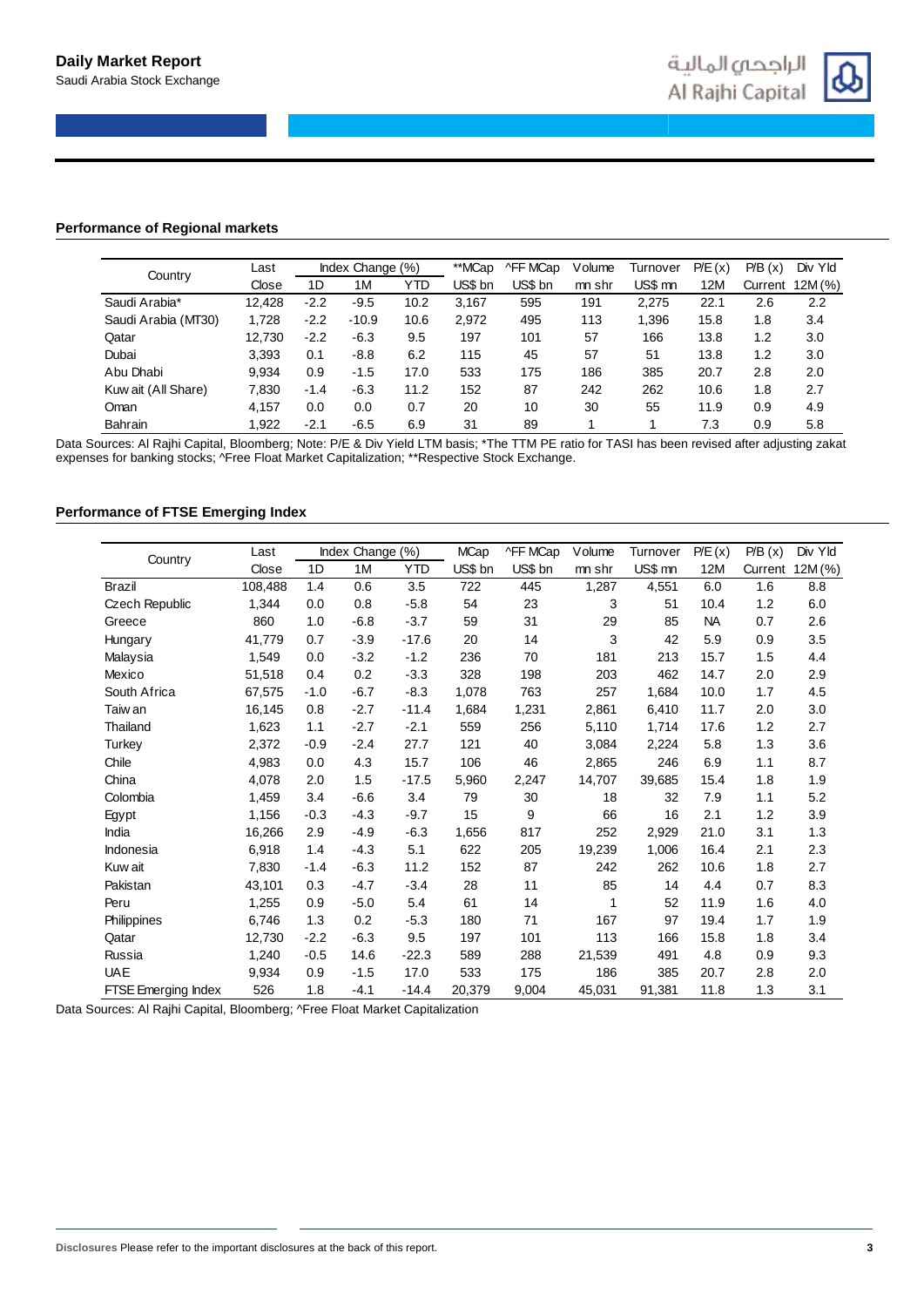

## **TASI – Large Cap (>10% Index weight) Sectors' Performance TASI – Top Gainers / Losers**



## **TASI – Mid Cap (5 -10% index weight) Sectors' Performance TASI – Top Index Movers / Losers (Heavy weight stocks)**



## **TASI – Small Cap (<5% index weight) Sectors' Performance TASI – Value Leaders**



## **TASI Intra Day Movement TASI – Activity Trend (Last 10 Days)**



| Company                                              | Last Price | Chg <sub>%</sub> | Vol (mn) | Value Trd (SAR mn) |
|------------------------------------------------------|------------|------------------|----------|--------------------|
| Saudi Indus Expo                                     | 97.30      | 9.9              | 0.13     | 13.13              |
| Anaam Intl Hidg                                      | 39.40      | 9.9              | 0.04     | 1.53               |
| National Gas & Ind                                   | 47.05      | 6.1              | 0.97     | 43.89              |
| Alakaria                                             | 17.00      | 5.1              | 1.94     | 33.19              |
| <b>SABIC Agri-Nutrients</b>                          | 152.20     | 4.8              | 2.92     | 426.32             |
|                                                      |            |                  |          |                    |
|                                                      |            |                  |          |                    |
| Company                                              | Last Price | Chg <sub>%</sub> | Vol (mn) | Value Trd (SAR mn) |
|                                                      | 25.65      | $-10.0$          | 0.19     | 5.07               |
|                                                      | 23.90      | $-10.0$          | 8.52     | 209.38             |
| Arabia Insurance<br>Petro Rabigh<br>ATAA EDUCATIONAL | 53.30      | $-71$            | 0.30     | 16.08              |
| Shaker                                               | 20.78      | $-71$            | 1.07     | 22 77              |

| Company                     | Last Price | Chg %  | Index Imp | Value Trd (SAR mn) |
|-----------------------------|------------|--------|-----------|--------------------|
| <b>SABIC Agri-Nutrients</b> | 152.20     | 4.8    | 9.4       | 2.92               |
| Adv Petrochem               | 62.00      | 1.8    | 1.6       | 0.95               |
| Sulaiman Alhabib            | 217.00     | 1.5    | 1.5       | 0.38               |
| Sabb                        | 42.50      | 0.4    | 1.2       | 2.73               |
| National Gas & Ind          | 47.05      | 6.1    | 1.0       | 0.97               |
|                             |            |        |           |                    |
| Company                     | Last Price | Chg %  | Index Imp | Value Trd (SAR mn) |
| Al Rajhi Bk                 |            |        |           |                    |
|                             | 93.50      | $-2.8$ | $-53.7$   | 989.89             |
| SAUDI ARABIAN OI            | 39.75      | $-2.3$ | $-47.6$   | 481.86             |
| SAUDI NATIONAL B            | 69.80      | $-3.2$ | $-36.6$   | 244.82             |
| Riyad Bank                  | 35.00      | $-4.6$ | $-19.6$   | 65.49              |

| Company              | Last Price | Chg %   | Vol (mn) | Value Trd (SAR mn) |
|----------------------|------------|---------|----------|--------------------|
| Alrajhi              | 93.50      | $-2.8$  | 10.54    | 989.89             |
| Saudi Aramco         | 39.75      | $-2.3$  | 12.12    | 481.86             |
| Sabic Agri-Nutrients | 152.20     | 4.8     | 2.92     | 426.32             |
| Maaden               | 112.00     | $-4.3$  | 3.45     | 385.58             |
| Alinma               | 35.95      | $-2.2$  | 8.89     | 316.39             |
| <b>Stc</b>           | 105.00     | 0.0     | 2.87     | 300.88             |
| <b>Sabic</b>         | 119.40     | $-1.3$  | 2.46     | 293.32             |
| Sipchem              | 50.40      | $-1.2$  | 5.54     | 276.32             |
| Snb                  | 69.80      | $-3.2$  | 3.50     | 244.82             |
| Petro Rabigh         | 23.90      | $-10.0$ | 8.52     | 209.38             |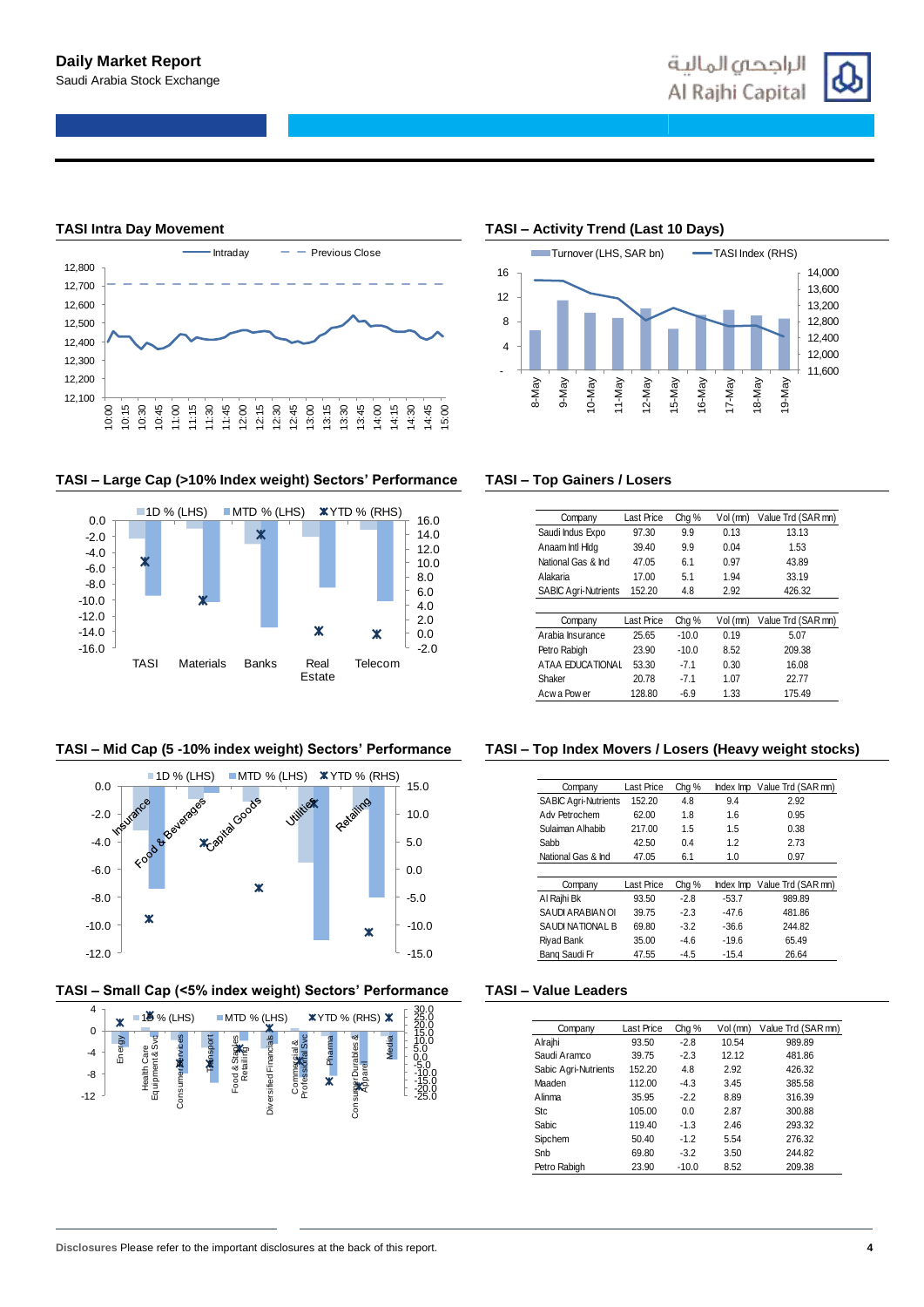

## **TASI – Stocks Closer to 52 Week High TASI - Stocks Closer to 52 Week Low**

| Company             |        | Last Price 52Wk High | % Diff  | Value Trd (SAR mn) |
|---------------------|--------|----------------------|---------|--------------------|
| Saudi Indus Expo    | 97.30  | 97.30                | $0.0\%$ | 13.13              |
| Saudi Inv Bk        | 22.88  | 23.52                | 2.8%    | 38.64              |
| <b>Shams</b>        | 230.40 | 240.60               | 4.4%    | 92.58              |
| Dallah Healthcare   | 115.00 | 123.40               | 7.3%    | 16.10              |
| Astra Industrial Gp | 49.50  | 53.30                | 7.7%    | 31.78              |

Data Sources: Al Rajhi Capital, Bloomberg

## **Weekly ownership data**

| Company                |       | Last Price 52Wk Low | % Diff  | Value Trd (SAR mn) |
|------------------------|-------|---------------------|---------|--------------------|
| Arabian Shield         | 17.06 | 17.06               | $0.0\%$ | 9.26               |
| Arabia Insurance       | 25.65 | 25.65               | $0.0\%$ | 5.07               |
| Allianz Saudi Fr       | 17.92 | 17.90               | 0.1%    | 3.27               |
| Sisco                  | 24.00 | 23.96               | 0.2%    | 45.64              |
| <b>DUR HOSPITALITY</b> | 23.06 | 23.02               | 0.2%    | 8.08               |

|                    | 10/Feb/22 | 17/Feb/22 | 24/Feb/22 | 3/Mar/22 | 10/Mar/22 |        |        | 17/Mar/22 24/Mar/22 31/Mar/22 | 7/Apr/22 |        | 14/Apr/22 21/Apr/22 | 28/Apr/22 | 12/May/22 |
|--------------------|-----------|-----------|-----------|----------|-----------|--------|--------|-------------------------------|----------|--------|---------------------|-----------|-----------|
| Saudi Individuals  | 8.05%     | 8.07%     | 7.48%     | 7.23%    | 7.60%     | 7.59%  | 7.58%  | 7.58%                         | 7.68%    | 7.78%  | 7.77%               | 7.58%     | 7.27%     |
| Saudi Institutions | 88.14%    | 88.08%    | 88.94%    | 89.26%   | 88.67%    | 88.67% | 88.64% | 88.63%                        | 88.46%   | 88.24% | 88.29%              | 88.54%    | 89.08%    |
| GCC                | 0.54%     | 0.54%     | 0.50%     | 0.48%    | 0.51%     | 0.52%  | 0.51%  | 0.51%                         | 0.50%    | 0.52%  | 0.51%               | 0.50%     | 0.47%     |
| Foreign            | 3.28%     | 3.31%     | 3.09%     | 3.04%    | 3.23%     | 3.21%  | 3.27%  | 3.28%                         | 3.36%    | 3.46%  | 3.44%               | 3.38%     | 3.18%     |
| <b>GREs</b>        | 75.03%    | 75.00%    | 76.81%    | 77.24%   | 76.03%    | 76.36% | 76.30% | 76.27%                        | 75.88%   | 75.69% | 75.80%              | 76.34%    | 77.42%    |
| <b>Total</b>       | 100%      | 100%      | 100%      | 100%     | 100%      | 100%   | 100%   | 100%                          | 100%     | 100%   | 100%                | 100%      | 100%      |
| Institutional      | 96.05%    | 96.05%    | 96.33%    | 96.46%   | 96.26%    | 96.23% | 96.24% | 96.30%                        | 96.25%   | 96.23% | 96.24%              | 96.32%    | 96.50%    |
| Non-Institutional  | 3.95%     | 3.95%     | 3.67%     | 3.54%    | 3.74%     | 3.77%  | 3.76%  | 3.70%                         | 3.75%    | 3.77%  | 3.76%               | 3.68%     | 3.50%     |
| QFI + Swap         | 2.63%     | 2.66%     | 2.49%     | 2.48%    | 2.63%     | 2.63%  | 2.68%  | 2.68%                         | 2.74%    | 2.81%  | 2.79%               | 2.75%     | 2.60%     |

## **Change in major stake-holders**

| <b>COMPANY NAME</b>          | <b>SHAREHOLDER NAME</b>          | 19/Mav/22 |        | 20/May/22 last change |
|------------------------------|----------------------------------|-----------|--------|-----------------------|
| Theeb Rent a Car Co.         | Mohammed Ahmed Abdullah Al-Dheeb | 24.33%    | 24.38% | $0.05\%$              |
| Jadwa REIT AI Haramain Fund  | Yusuf Abdullah Ali Almanjam      | 5.24%     | 5.50%  | 0.25%                 |
| Mulkia Gulf Real Estate REIT | Gulf Real Estate Co.             | 38.34%    | 38.32% | $-0.02\%$             |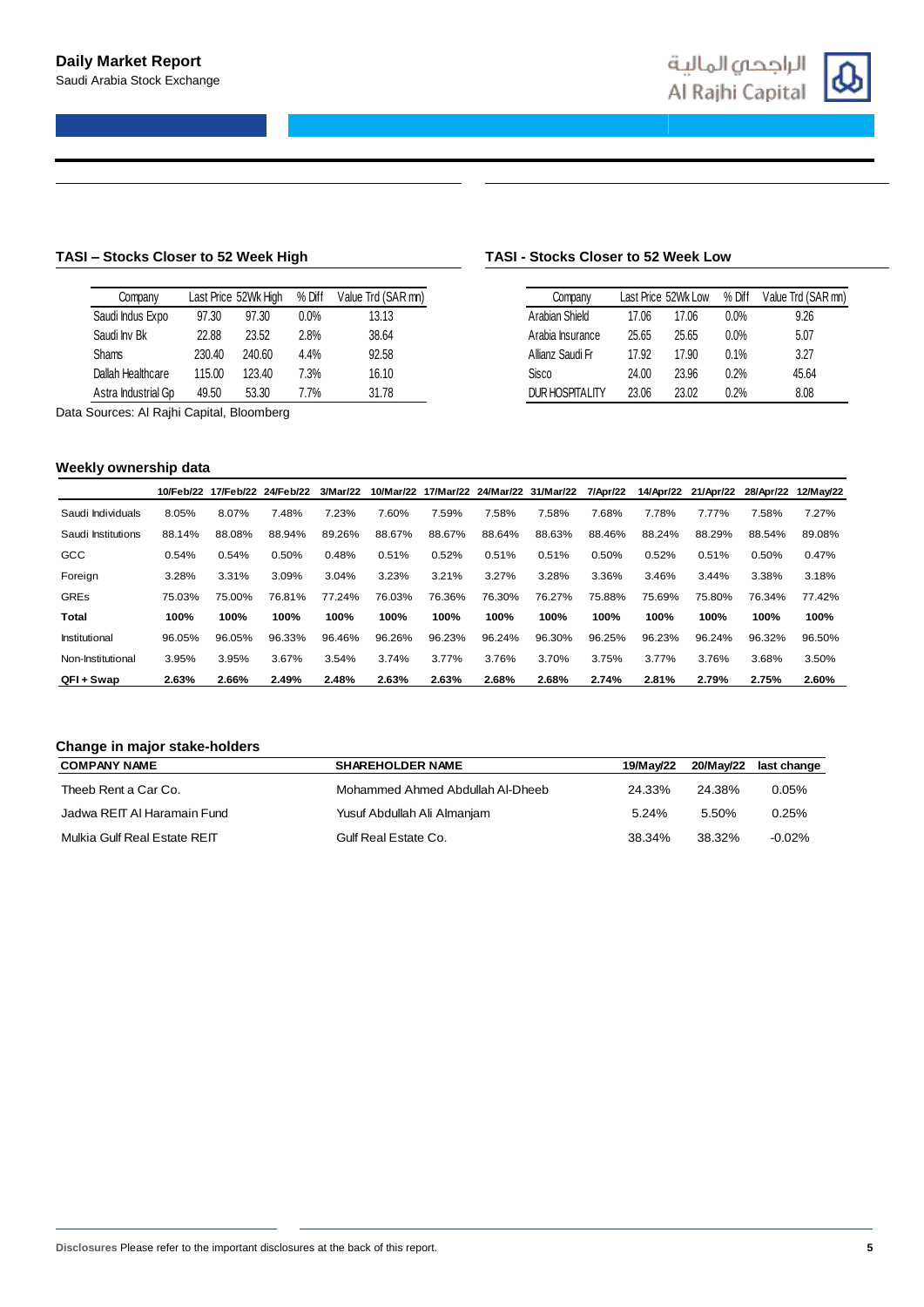



Data Sources: Al Rajhi Capital, Bloomberg

### **Qatar – Activity Trend (Last 10 Days) Qatar – Sector Performances Qatar – Top Gainers / Losers**



DFM Bank Reality Insurance Investment Transport

×



 $1D$  % (LHS) MTD % (LHS) XYTD % (RHS)

| Company                 | Last Price | Change % | Vol (mn) |
|-------------------------|------------|----------|----------|
| <b>Emirates Refresh</b> | 14.20      | 15.0     | 0.50     |
| National General Ins    | 4.80       | 14.3     | 0.00     |
| Takaful House           | 1.09       | 5.8      | 0.00     |
| Amlak Finance           | 0.57       | 2.0      | 3.40     |
| DB                      | 5.99       | 1.5      | 3.56     |
|                         |            |          |          |
| Company                 | Last Price | Change % | Vol (mn) |
| Dubai Insurance         | 7.30       | $-9.9$   | 0.00     |
| <b>EMAAR Dev</b>        | 4.77       | $-2.1$   | 1.75     |
| <b>Gulf Navigation</b>  | 0.27       | $-1.8$   | 1.40     |
| Du                      | 5.99       | $-1.8$   | 1.81     |
|                         |            |          |          |

-15.0 -10.0 -5.0 0.0 5.0 10.0 15.0 20.0

Telcom Services

 $\overline{\mathbf{x}}$  $\boldsymbol{\mathsf{x}}$ 

| Company                 | Last Price | Change %  | Vol (mn)  |
|-------------------------|------------|-----------|-----------|
| Oatar Intl Is Bk        | 10.80      | 0.1       | 1.42      |
| <b>NA</b>               | NA         | <b>NA</b> | <b>NA</b> |
| <b>NA</b>               | <b>NA</b>  | <b>NA</b> | <b>NA</b> |
| <b>NA</b>               | NA         | <b>NA</b> | <b>NA</b> |
| <b>NA</b>               | NA         | <b>NA</b> | <b>NA</b> |
|                         |            |           |           |
| Company                 | Last Price | Change %  | Vol (mn)  |
| ONB                     | 20.70      | $-5.9$    | 7.41      |
| OkB                     | 24.00      | $-3.5$    | 3.08      |
| <b>OATAR ALUMINUM N</b> | 2.05       | $-3.3$    | 16.05     |
| Nakilat                 | 3.40       | $-2.9$    | 4.19      |
|                         |            |           |           |

## **Kuwait – Activity Trend (Last 10 Days) Kuwait – Sector Performances Kuwait – Top Gainers / Losers**



## **Oman – Activity Trend (Last 10 Days) Oman – Sector Performances Oman – Top Gainers / Losers**







### ■1D % (LHS) ■MTD % (LHS) W YTD % (RHS) Company Last Price Change % Vol (mn) Gulf Bank Natl Investments 403 0.8 2.37 Zain Group 642 0.6 8.52

| Boubyan Bank       | 850        | 0.5       | 1.78      |
|--------------------|------------|-----------|-----------|
| <b>NA</b>          | <b>NA</b>  | <b>NA</b> | <b>NA</b> |
|                    |            |           |           |
| Company            | Last Price | Change %  | Vol (mn)  |
| <b>KIPCO</b>       | 169        | $-6.1$    | 3.57      |
| Ahli United Bank   | 276        | $-4.2$    | 26.22     |
| Agility            | 1130       | $-3.4$    | 9.47      |
| Natl Industries Gp | 291        | $-3.0$    | 9.08      |
| Burgan Bank        | 272        | $-2.9$    | 3.17      |



| Company            | Last Price | Change %  | Vol (mn)  |
|--------------------|------------|-----------|-----------|
| Oman Telecom       | 0.90       | 3.2       | 27.38     |
| Oman Invest & Fin  | 0.15       | 0.7       | 0.05      |
| NBO                | 0.20       | 0.5       | 0.11      |
| NA                 | <b>NA</b>  | <b>NA</b> | <b>NA</b> |
| NA                 | <b>NA</b>  | <b>NA</b> | <b>NA</b> |
| Company            | Last Price | Change %  | Vol (mn)  |
| Al Omaniya Fin     | 0.17       | $-4.0$    | 0.02      |
| Galfar Engineering | 0.11       | $-2.7$    | 0.45      |
| Phoenix Pow er     | 0.05       | $-2.0$    | 0.06      |
|                    |            |           |           |
| Ooredoo            | 0.33       | $-1.2$    | 0.11      |

Data Sources: Al Rajhi Capital, Bloomberg

**Disclosures** Please refer to the important disclosures at the back of this report. **6**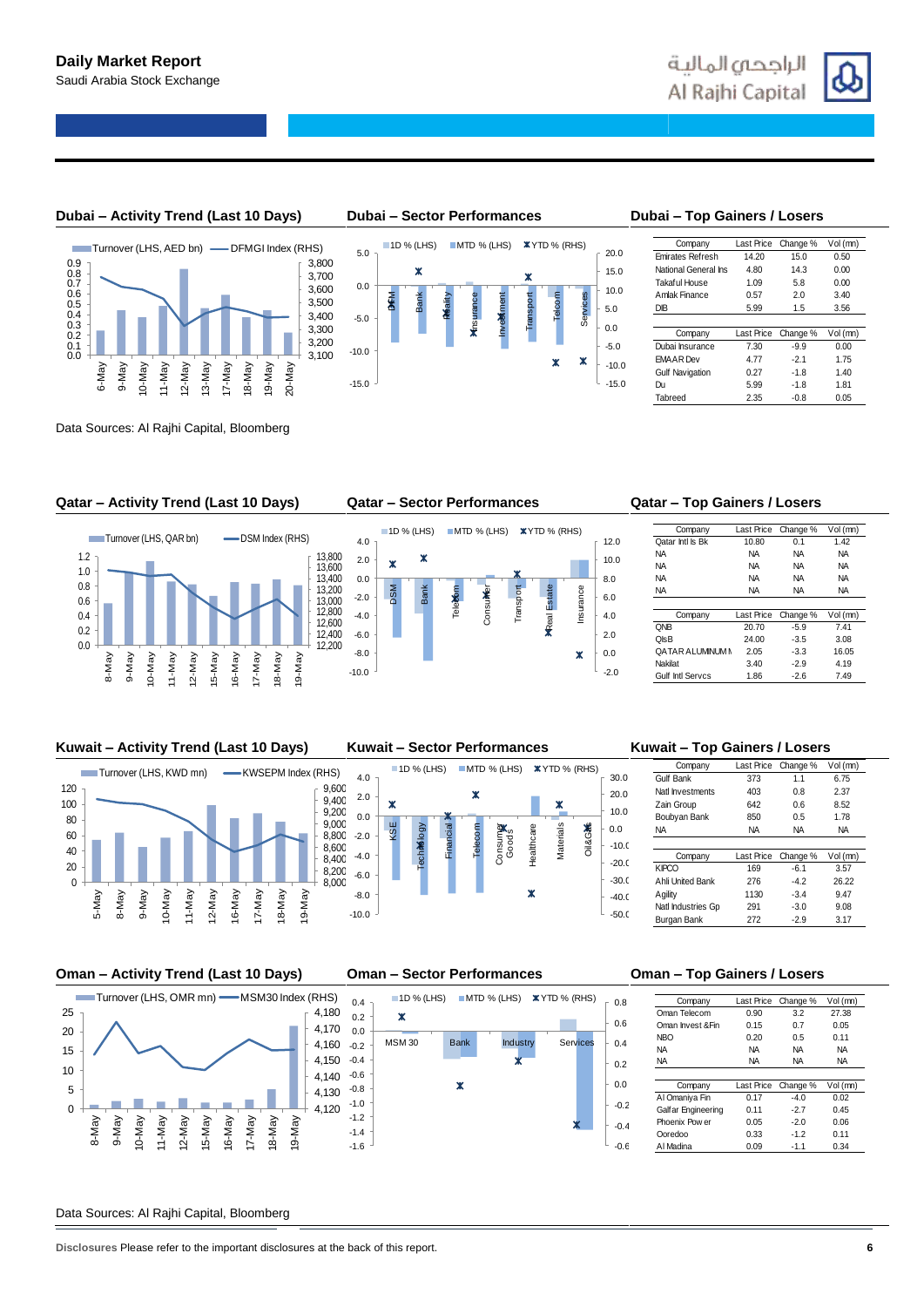

## **Bahrain – Activity Trend (Last 10 Days) Bahrain – Sector Performances Bahrain – Top Gainers / Losers**



|            |       |       |                    |                |                |                |        |       |        |                | Turnover (LHS, BHD mn) -BHSEASI Index (RHS) | 0.0    |           |                                     | ∎M⊞D  | % (LHS) |                                                                                                                                                                                                                                                            |   |
|------------|-------|-------|--------------------|----------------|----------------|----------------|--------|-------|--------|----------------|---------------------------------------------|--------|-----------|-------------------------------------|-------|---------|------------------------------------------------------------------------------------------------------------------------------------------------------------------------------------------------------------------------------------------------------------|---|
| 6.0        |       |       |                    |                |                |                |        |       |        |                | $-2,100$ $-1.0$                             |        | <b>SE</b> | $\frac{10 \%}{\frac{20}{10}}$ (LMS) |       | nsura   | <b>VERTAL OF STRAKE SERVAL</b><br><b>SERVERT SERVERT SERVER</b><br>BUT SERVERT SERVERT SERVERT SERVERT SERVERT SERVERT SERVERT SERVERT SERVERT SERVERT SERVERT SERVERT SERVERT S<br>SERVERT SERVERT SERVERT SERVERT SERVERT SERVERT SERVERT SE<br>Industri |   |
| 5.0        |       |       |                    |                |                |                |        |       |        |                | 2,050                                       | $-2.0$ |           |                                     | య     |         |                                                                                                                                                                                                                                                            |   |
| 4.0        |       |       |                    |                |                |                |        |       |        |                | $2,000 -3.0$                                |        |           |                                     | Hotel |         |                                                                                                                                                                                                                                                            |   |
| 3.0<br>2.0 |       |       |                    |                |                |                |        |       |        |                | 1,950                                       | $-4.0$ |           |                                     |       |         |                                                                                                                                                                                                                                                            |   |
| 1.0        |       |       |                    |                |                |                |        |       |        |                | 1,900                                       | $-5.0$ |           |                                     |       |         |                                                                                                                                                                                                                                                            |   |
|            |       |       |                    |                |                |                |        |       |        |                | 1,850                                       |        |           |                                     |       |         |                                                                                                                                                                                                                                                            |   |
|            | 8-May | 9-May | Ve <sub>M</sub> -0 | 1-May          | 2-May          | 5-May          |        | 7-May |        | 9-May          |                                             | $-6.0$ |           |                                     |       |         |                                                                                                                                                                                                                                                            |   |
|            |       |       | $\overline{ }$     | $\overline{ }$ | $\overline{ }$ | $\overline{ }$ | 16-May | ↽     | 18-May | $\overline{ }$ |                                             | $-7.0$ |           |                                     |       | ж       | ж                                                                                                                                                                                                                                                          | ж |

|            |              |          |                                                |         | 8.0                     | Company           | Last Price | Change %  | Vol (mn)  |
|------------|--------------|----------|------------------------------------------------|---------|-------------------------|-------------------|------------|-----------|-----------|
| 1D % (LHS) | ■MHD % (LHS) |          | (RHS) % MTY<br>90 Bili<br>90 Bili<br><b>NA</b> |         |                         | <b>NA</b>         | <b>NA</b>  | <b>NA</b> |           |
| Bank:      | Tourist      | Insuranc |                                                | Service | 7.0                     | <b>NA</b>         | <b>NA</b>  | <b>NA</b> | <b>NA</b> |
|            |              |          | ē                                              |         | 6.0                     | <b>NA</b>         | <b>NA</b>  | <b>NA</b> | <b>NA</b> |
|            | ఱ            |          |                                                |         |                         | NA                | <b>NA</b>  | <b>NA</b> | <b>NA</b> |
|            | Hotel        |          |                                                |         | 5.0                     | NA                | <b>NA</b>  | <b>NA</b> | <b>NA</b> |
|            |              |          |                                                |         | 4.0                     |                   |            |           |           |
|            |              |          |                                                |         |                         | Company           | Last Price | Change %  | Vol (mn)  |
|            |              |          |                                                |         | 3.0                     | Ahli United Bk    | 0.90       | $-4.2$    | 0.08      |
|            |              |          |                                                |         | 2.0                     | Aluminium Bahrain | 1.25       | $-3.1$    | 0.14      |
|            |              |          | Albaraka Banking                               | 0.30    | $-2.9$                  | 0.11              |            |           |           |
|            |              |          |                                                | 1.0     | <b>GULF HOTEL GROUF</b> | 0.38              | $-2.6$     | 0.18      |           |
| ж          | Ж            | Ж        |                                                | ж       | 0.0                     | Al-Salam Bank     | 0.09       | $-2.2$    | 0.25      |

Data Sources: Al Rajhi Capital, Bloomberg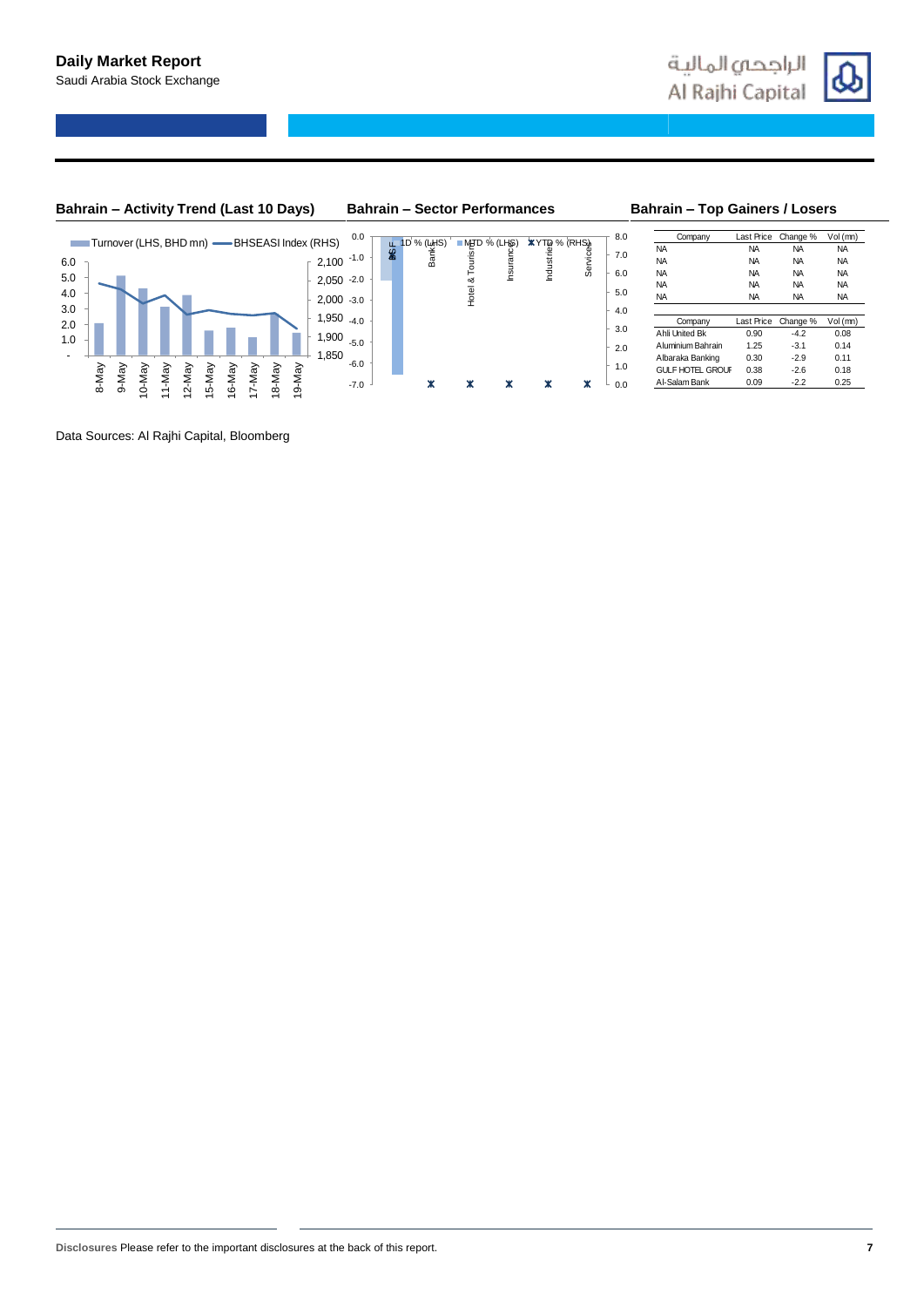

## **IMPORTANT DISCLOSURES FOR U.S. PERSONS**

This research report was prepared by Al Rajhi Capital (Al Rajhi), a company authorized to engage in securities activities in Saudi Arabia. Al Rajhi is not a registered broker-dealer in the United States and, therefore, is not subject to U.S. rules regarding the preparation of research<br>reports and the independence of research analysts. This research report is pro "Exchange Act").

Any U.S. recipient of this research report wishing to effect any transaction to buy or sell securities or related financial instruments based on the information provided in this research report should do so only through Rosenblatt Securities Inc, 40 Wall Street 59th Floor, New York,<br>NY 10005, a registered broker dealer in the United States. Under no circumstances s transaction to buy or sell securities or related financial instruments through Al Rajhi. Rosenblatt Securities Inc. accepts responsibility for the<br>contents of this research report, subject to the terms set out below, to th institutional investor.

The analyst whose name appears in this research report is not registered or qualified as a research analyst with the Financial Industry<br>Regulatory Authority ("FINRA") and may not be an associated person of Rosenblatt Secur research analyst account.

### **Ownership and Material Conflicts of Interest**

Rosenblatt Securities Inc. or its affiliates does not 'beneficially own,' as determined in accordance with Section 13(d) of the Exchange Act, 1% or more of any of the equity securities mentioned in the report. Rosenblatt Securities Inc, its affiliates and/or their respective off directors or employees may have interests, or long or short positions, and may at any time make purchases or sales as a principal or agent<br>of the securities referred to herein. Rosenblatt Securities Inc. is not aware of an publication.

### **Compensation and Investment Banking Activities**

Rosenblatt Securities Inc. or any affiliate has not managed or co-managed a public offering of securities for the subject company in the past 12 months, nor received compensation for investment banking services from the subject company in the past 12 months, neither does it or<br>any affiliate expect to receive, or intends to seek compensation for investment bankin months

### **Additional Disclosures**

This research report is for distribution only under such circumstances as may be permitted by applicable law. This research report has no regard to the specific investment objectives, financial situation or particular needs of any specific recipient, even if sent only to a single<br>recipient. This research report is not guaranteed to be a complete statement o developments referred to in this research report. Neither Al Rajhi nor any of its directors, officers, employees or agents shall have any<br>liability, however arising, for any error, inaccuracy or incompleteness of fact or o report's preparation or publication, or any losses or damages which may arise from the use of this research report.

Al Rajhi may rely on information barriers, such as "Chinese Walls" to control the flow of information within the areas, units, divisions, groups, or affiliates of Al Rajhi.

Investing in any non-U.S. securities or related financial instruments (including ADRs) discussed in this research report may present certain risks. The securities of non-U.S. issuers may not be registered with, or be subject to the regulations of, the U.S. Securities and Exchange<br>Commission. Information on such non-U.S. securities or related financial instrumen subject to audit and reporting standards and regulatory requirements comparable to those in effect within the United States.

The value of any investment or income from any securities or related financial instruments discussed in this research report denominated in a currency other than U.S. dollars is subject to exchange rate fluctuations that may have a positive or adverse effect on the value of or income from such securities or related financial instruments.

t performance is not necessarily a guide to future performance and no representation or warranty, express or implied, is made by Al Rajhi with respect to future performance. Income from investments may fluctuate. The price or value of the investments to which this research report relates, either directly or indirectly, may fall or rise against the interest of investors. Any recommendation or opinion<br>contained in this research report may become outdated as a consequence of changes in securities under analysis operates, in addition to changes in the estimates and forecasts, assumptions and valuation methodology used herein.

No part of the content of this research report may be copied, forwarded or duplicated in any form or by any means without the prior consent<br>of Al Rajhi and Al Rajhi accepts no liability whatsoever for the actions of third Capital's clients and may not be redistributed, retransmitted or disclosed, in whole or in part, or in any form or manner, without the express written consent of Al Rajhi Capital. Receipt and review of this research document constitute your agreement not to redistribute, retransmit,<br>or disclose to others the contents, opinions, conclusion, or information containe information by Al Rajhi Capital. The information contained was obtained from various public sources believed to be reliable but we do not guarantee its accuracy. Al Rajhi Capital makes no representations or warranties (express or implied) regarding the data and information<br>provided and Al Rajhi Capital does not represent that the information content of this misleading, or fit for any particular purpose. This research document provides general information only. Neither the information nor any<br>opinion expressed constitutes an offer or an invitation to make an offer, to buy or s such securities or investments. It is not intended to provide personal investment advice and it does not take into account the specific<br>investment objectives, financial situation and the particular needs of any specific pe

Investors should seek financial, legal or tax advice regarding the appropriateness of investing in any securities, other investment or investment strategies discussed or recommended in this document and should understand that statements regarding future prospects may not be realized. Investors should note that income from such securities or other investments, if any, may fluctuate and that the price or value<br>of such securities and investments may rise or fall. Fluctuations in exchange income derived from, certain investments. Accordingly, investors may receive back less than originally invested. Al Rajhi Capital or its<br>officers or one or more of its affiliates (including research analysts) may have a fi investments, including long or short positions in securities, warrants, futures, options, derivatives, or other financial instruments. Al Rajhi<br>Capital or its affiliates may from time to time perform investment banking or from, any company mentioned in this research document. Al Rajhi Capital, together with its affiliates and employees, shall not be liable for any direct, indirect or consequential loss or damages that may arise, directly or indirectly, from any use of the information contained in this research document.

This research document and any recommendations contained are subject to change without prior notice. Al Rajhi Capital assumes no responsibility to update the information in this research document. Neither the whole nor any part of this research document may be altered,<br>duplicated, transmitted or distributed in any form or by any means. This research distribution, publication, availability or use would be contrary to law or which would subject Al Rajhi Capital or any of its affiliates to any registration or licensing requirement within such jurisdiction.